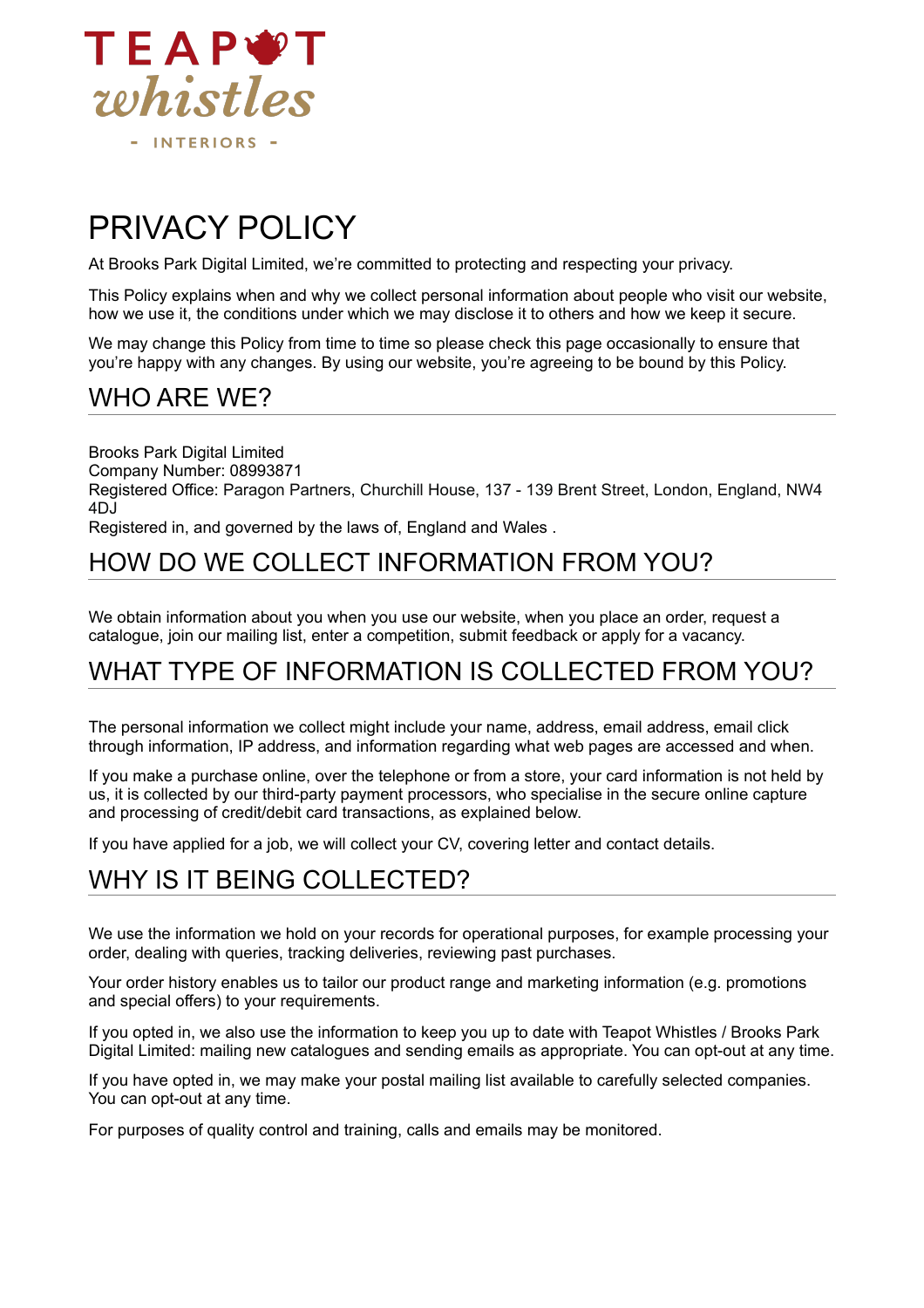# HOW LONG DO YOU RETAIN DATA?

We review our retention periods for personal information on a regular basis. We are legally required to hold some types of information to fulfil our statutory obligations. We will hold your personal information on our systems for as long as is necessary for the relevant activity, or as long as is set out in any relevant contract you hold with us. You may check details on how long we retain information by contacting the Data Protection Officer.

## HOW WILL IT BE USED?

We may use your information to:

- Process any orders that you have made.
- To carry out our obligations arising from any contracts entered into by you and us.
- Dealing with entries into a competition;
- Seek your views or comments on the products or services we provide.
- Notify you of changes to our services;
- Send you communications which you have requested and that may be of interest to you, including: Catalogues, Mailings, Activities, Promotions and Product Launches.
- If you have opted in to hear from carefully selected partners.

## WHO HAS ACCESS TO YOUR INFORMATION?

We may pass your information to our third-party service providers, agents subcontractors and other associated organisations for the purposes of completing tasks and providing services to you on our behalf (for example to post your order, mail you a catalogue or fulfil a made-to-order purchase). However, when we use third-party service providers, we disclose only the personal information that is necessary to deliver the service and we have a contract in place that requires them to keep your information secure and not to use it for their own direct marketing purposes. Please be reassured that we will not release your information to third parties for them to use for their own direct marketing purposes, unless you have opted-in to do so, or we are required to do so by law, for example, by a court order or for the purposes of prevention of fraud or other crime.

When you are using our secure online payment page, placing an order by telephone or through a store, your order is processed by a third-party payment processor, who specialises in the secure online capture and processing of credit/debit card transactions. If you have any questions regarding secure transactions, please contact us.

We may transfer your personal information to a third-party as part of a sale of some or all of our business and assets to any third-party or as part of any business restructuring or reorganisation, or if we're under a duty to disclose or share your personal data in order to comply with any legal obligation or to enforce or apply our terms of use or to protect the rights, property or safety of our supporters and customers. However, we will take steps with the aim of ensuring that your privacy rights continue to be protected.

When you have consented to receive marketing from selected partners, we use data pools to fulfil this request. Data pools are groups of retailers who share information on what their customers buy. The participating retailers are active in the clothing, collectables, food & wine, gardening, gadgets & entertainment, health & beauty, household goods, and home interiors categories. This pooled information is analysed to understand consumer's wider buying patterns. From this information, customers are sent tailored communications containing suitable communications that should be of interest to them based on what they like to buy. We do not share email addresses for the purposes of data pooling. You may unsubscribe from these at any time by emailing: info@teapotwhistles.com.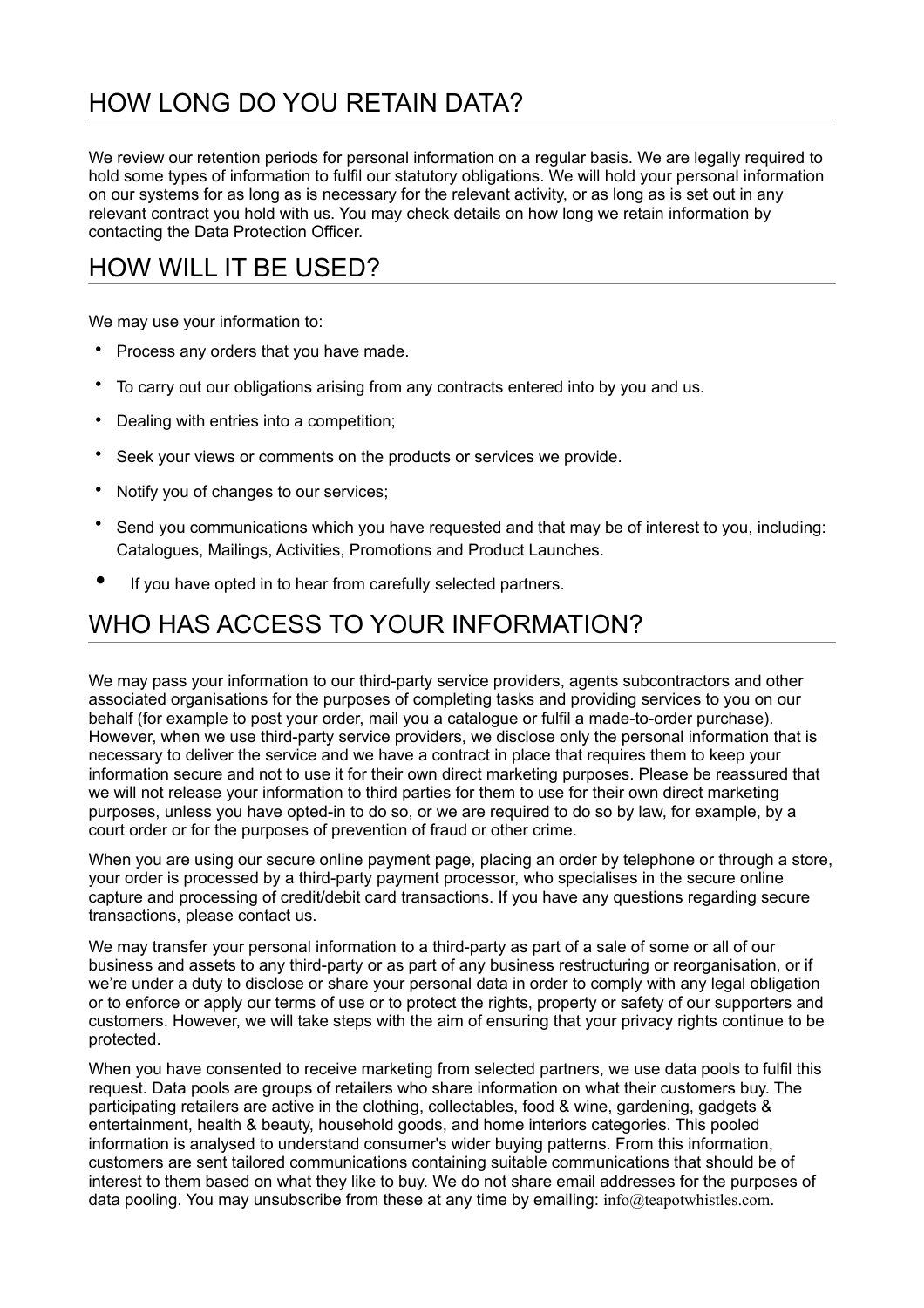# YOUR CHOICES

You have a choice about whether or not you wish to receive information from us. If you do not want to receive direct marketing communications from us, you can select your choices by ticking the relevant boxes situated on the form on which we collect your information.

We will not contact you for marketing purposes by email, phone or text message unless you have given your prior consent. We will not contact you for marketing purposes by post if you have indicated that you do not wish to be contacted.

You can change your marketing preferences at any time. You can contact us by email: info@teapotwhistles.com

## HOW YOU CAN ACCESS AND UPDATE YOUR INFORMATION

The accuracy of your information is important to us.

If you would like to amend any of your information you can do so in the following ways:

- You can email: info@teapotwhistles.com
- You can write to Data Protection Officer, Teapot Whistles, 31 Standen Road, London SW18 5TH.

You have the right to ask for a copy of the information Brooks Park Digital Limited holds about you via an 'Subject Access Request'.

## SECURITY PRECAUTIONS

When you give us personal information, we take steps to ensure that it's treated securely. Any sensitive information (such as credit or debit card details) is encrypted and protected with the following software 128 Bit encryption on SSL. When you are on a secure page, a lock icon will appear on the bottom of web browsers such as Microsoft Internet Explorer.

Non-sensitive details (your email address etc.) are transmitted normally over the Internet, and this can never be guaranteed to be 100% secure. As a result, while we strive to protect your personal information, we cannot guarantee the security of any information you transmit to us, and you do so at your own risk. Once we receive your information, we make our best effort to ensure its security on our systems. Where we have given (or where you have chosen) a password which enables you to access certain parts of our websites, you are responsible for keeping this password confidential. We ask you not to share your password with anyone.

#### PROFILING

We may analyse your personal information to create a profile of your interests and preferences so that we can contact you with information relevant to you. We may make use of additional information about you when it is available from external sources to help us do this effectively. You can opt-out of profiling by writing to Data Protection Officer, Teapot Whistles, 31 Standen Road, London SW18 5TH.

## USE OF COOKIES

Like many other websites, the Teapot Whistles website uses cookies. Cookies are small pieces of information sent by an organisation to your computer and stored on your hard drive to allow that website to recognise you when you visit. They collect statistical data about your browsing actions and patterns and do not identify you as an individual. For example, we use cookies to store your country preference. This helps us to improve our website and deliver a better more personalised service.